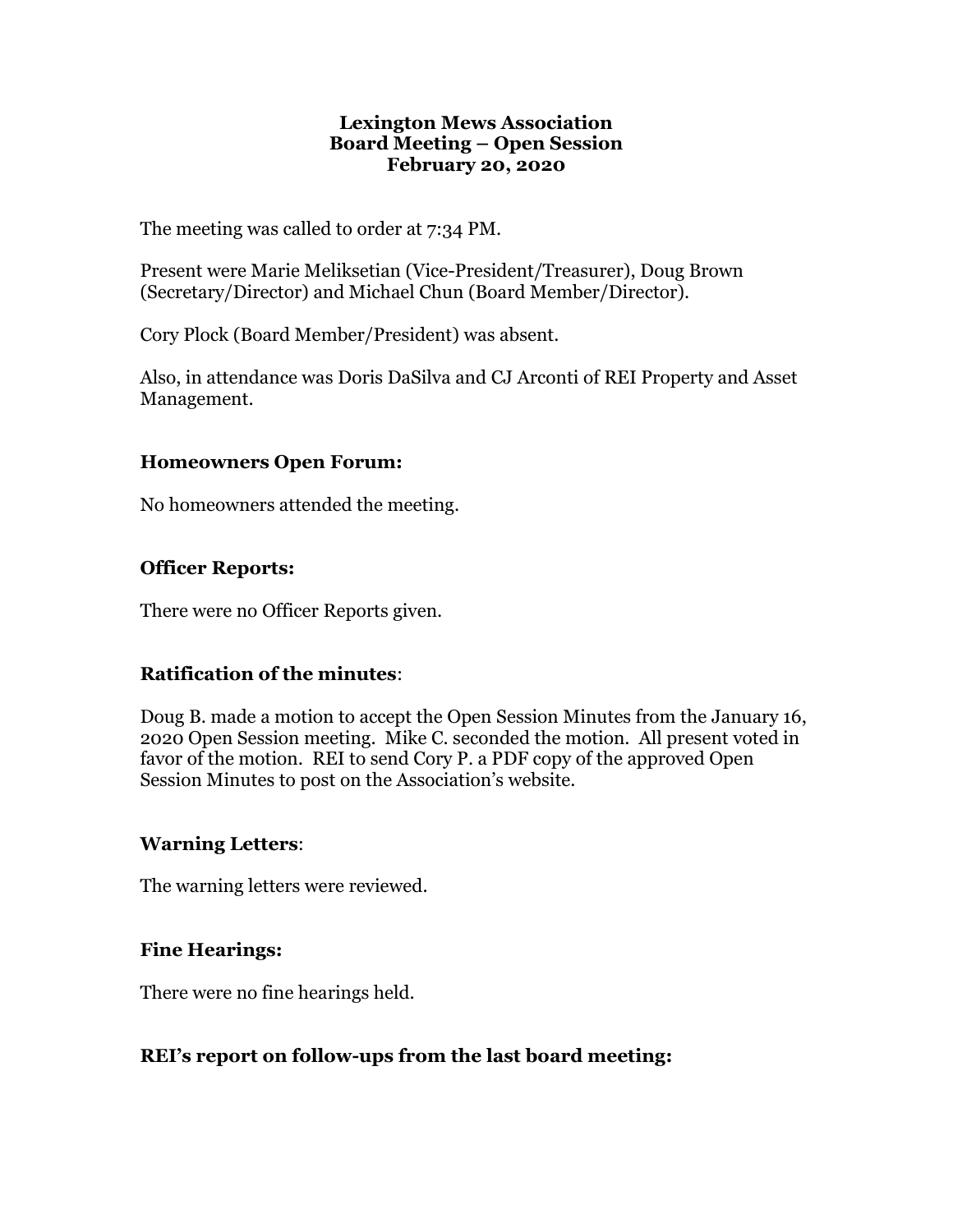REI to note on the tickler for the Spring to follow-up with J&J Pool & Concrete Services and have them inspect the pool and provide a quote to address the holes at the bottom of the pool before the pool opens again in 2020. REI to check with Sterling Woods pool surface repair vendor and Nejame and Sons for quotes.

REI to follow-up with Oakridge because they are putting the recycling and regular household garbage in the same truck. REI to follow-up with the appointment to visit the facilities, preferably Tuesdays or Wednesdays.

REI to follow-up with Eversource regarding the light poles that are out, work order #3371272, #3385136 and #3385137.

REI to contact BMS regarding siding behind 1004 thrown all over the back of the building.

REI to follow-up with Marty Flynn to obtain dates to do the plumbing inspections in all the units.

REI to follow-up on the execution of the contact with Martin's Cleaning Service.

# **Financials:**

REI to provide the December 31, 2019 financials once completed.

# **Work Orders:**

REI to follow-up on the dip stick test results.

REI to follow-up on the work order for the contractor to look at the drain at the bottom of the pool that seems to be clogged.

REI to follow-up on the work order for the cracked sidewalk in front of units 1201 and 1006. REI to patch the area to minimize any tripping hazards.

#### **New Business:**

REI to contact Bouvier Insurance and Johnson Steven Curran to do a presentation to the Board on what services they offer to the association as an insurance broker.

Doug B. made a motion to post the fine to Unit 1502 for the roll off dumpster and moving truck. Marie M. seconded the motion. Mike C. abstained from voting. All others voted in favor of the motion. REI to post the fine and inform the homeowner.